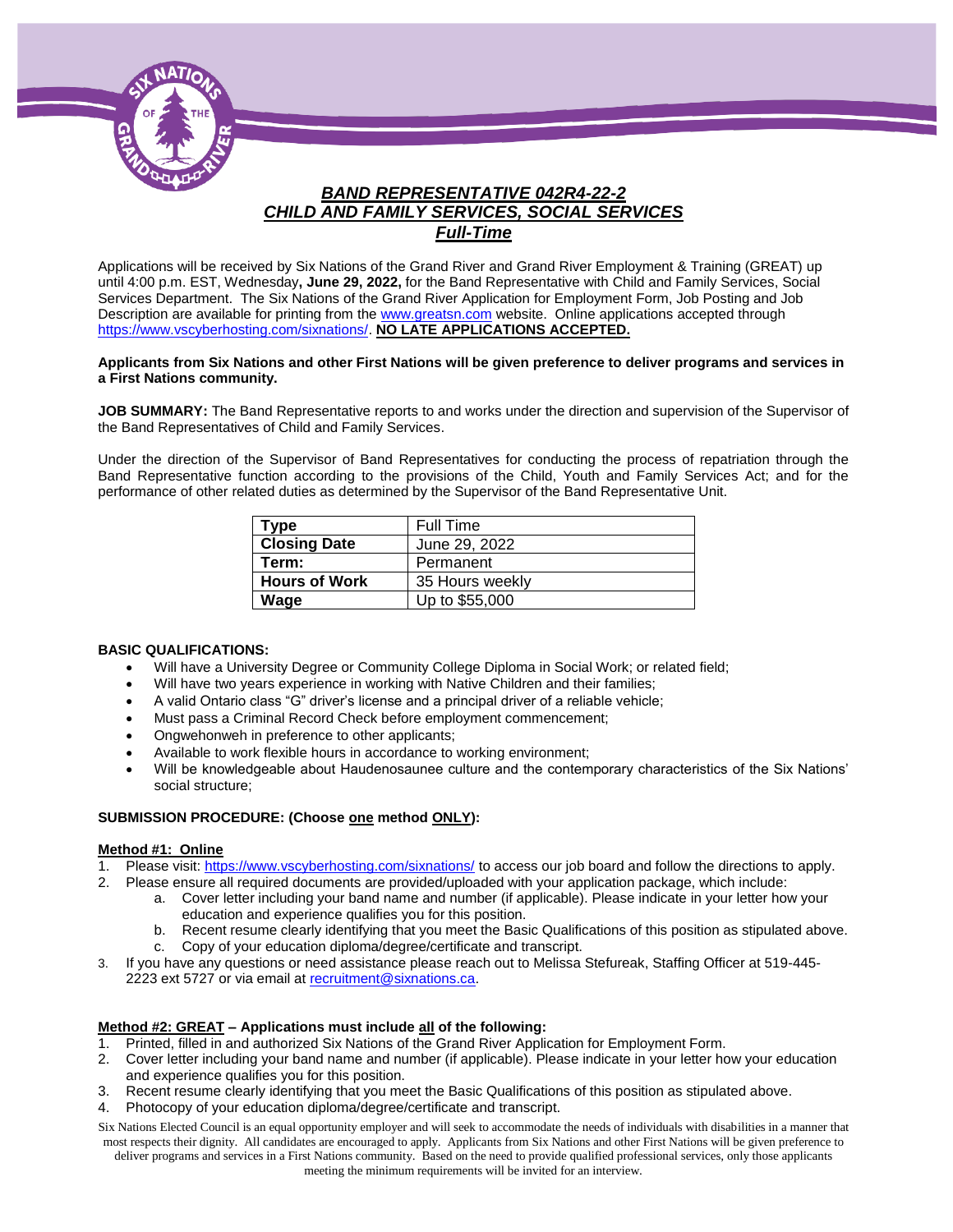5. Place all documents listed above in a sealed envelope and mail to or drop off at:

**Band Representative – Full Time – 042R4-22-2** c/o Reception Desk Grand River Employment & Training (GREAT) P.O. Box 69, 16 Sunrise Court Ohsweken, Ontario N0A 1M0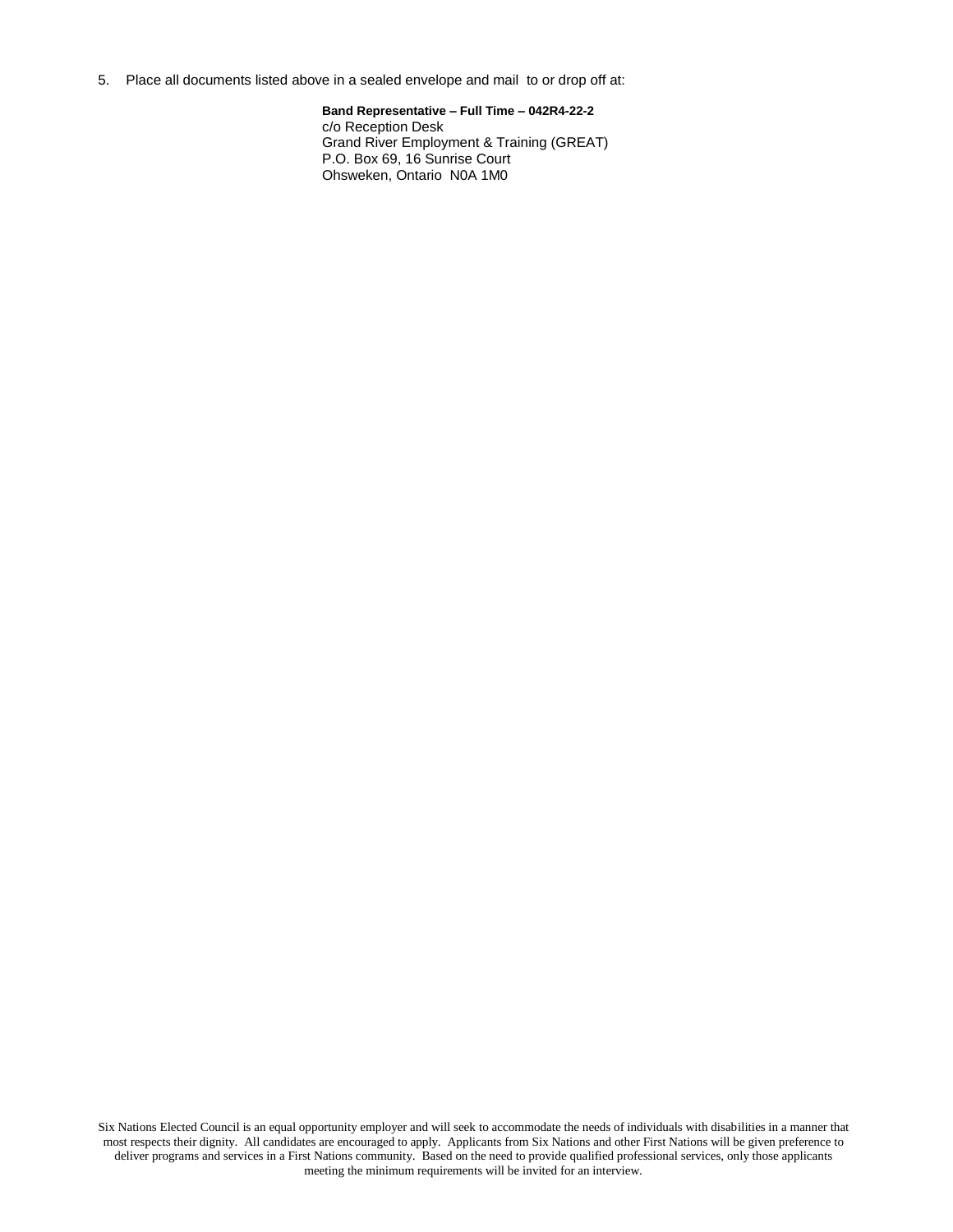

### **SIX NATIONS SOCIAL SERVICES, CHILD AND FAMILY SERVICES, BAND REPRESENTATIVE Full-Time**

# **REPORTING RELATIONSHIP**

Reports to and works under the direction and supervision of the Supervisor of the Band Representatives of Child and Family Services.

# **PURPOSE AND SCOPE OF THE POSITION**

Under the direction of the Supervisor of Band Representatives for conducting the process of repatriation through the Band Representative function according to the provisions of the Child, Youth and Family Services Act; and for the performance of other related duties as determined by the Supervisor of the Band Representative Unit.

# **KEY DUTIES AND RESPONSIBILITIES**

### **1. Technical Functions:**

- Receiving, reviewing and investigating (or coordinating the investigation of) all thirdparty concerns reported including notifications received from external child and family service agencies/societies respecting apprehensions, status reviews or adoption placements;
- Receiving and interviewing persons seeking support;
- Collecting and/or coordinating the collection of further information that may be necessary to determining the eligibility of a potential client for child and family or other Six Nations' or external services available; or determining the appropriateness of community involvement in cases involving children of community members for which notification has been received from external child and family service agencies / societies;
- Accessing the assistance of other staff in reviewing situations and interviewing clients in the process of determining service eligibility when appropriate;
- Responding to the needs expressed with immediate information and /or advice (brief service) when appropriate;
- Referring those in need to other internal/external services as appropriate;
- Recommending to the Supervisor that a case be opened where appropriate or that community involvement be initiated in an external case as appropriate;
- Recommending to the Supervisor approval for immediate, emergency action and support where appropriate; and by updating the case information system is required.

# **2. Administrative Functions:**

Complete monthly, quarterly and annual reports;

Six Nations Elected Council is an equal opportunity employer and will seek to accommodate the needs of individuals with disabilities in a manner that most respects their dignity. All candidates are encouraged to apply. Applicants from Six Nations and other First Nations will be given preference to deliver programs and services in a First Nations community. Based on the need to provide qualified professional services, only those applicants meeting the minimum requirements will be invited for an interview.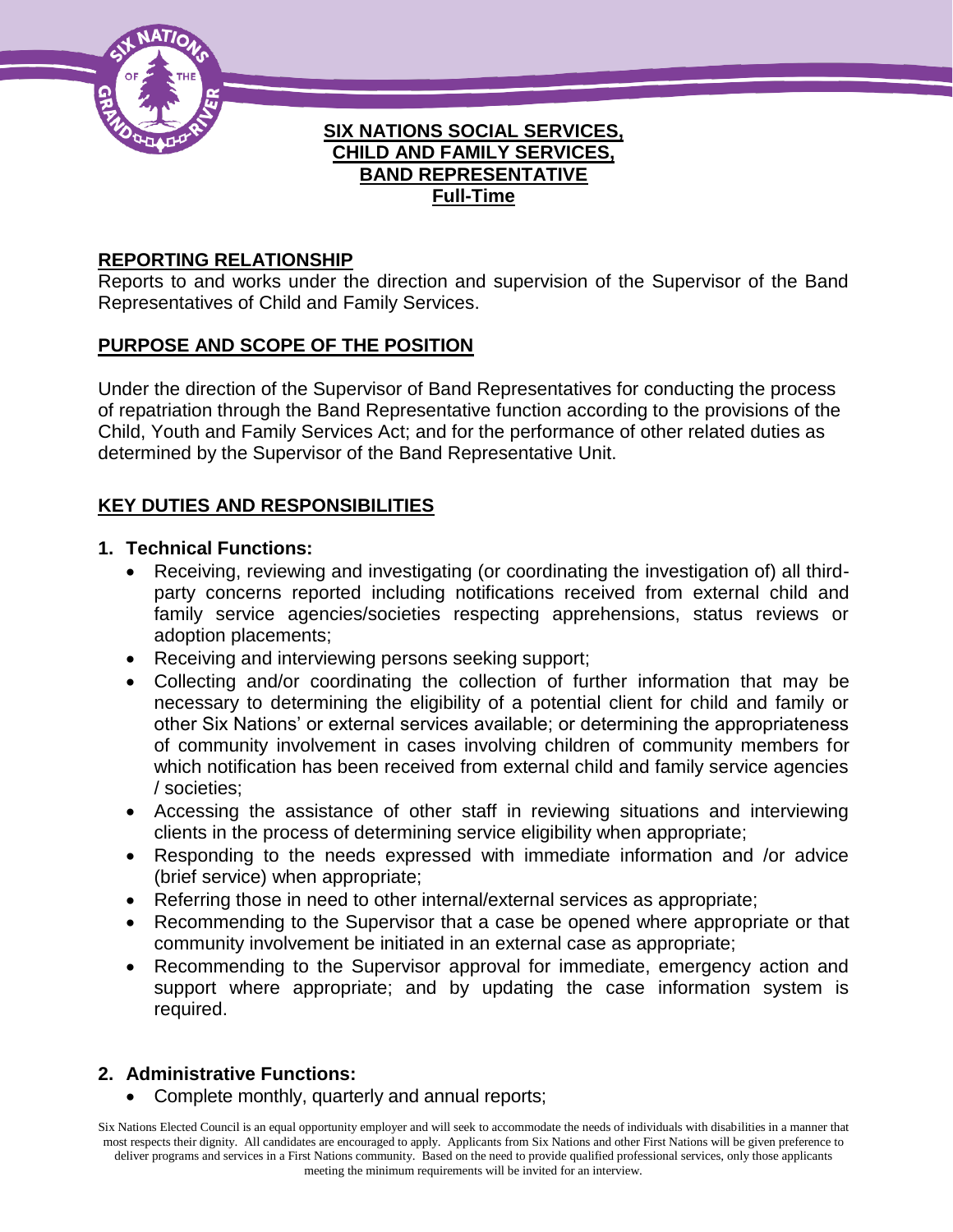Maintain up to date client lists;

# **3. Communications Functions**:

- Represents and advances the collective interest of Six Nations of theGrand River in the children of members who have been apprehended by external child and family service agencies (when community involvement has been deemed appropriate) by acting as the official representative of the community in interaction with the external agency and in court proceedings;
- Building and maintaining respectful relationships with families, service providers within the Social Services department, departments under Six Nations Council and community services and agencies on and off Six Nations of the Grand River;
- Maintaining confidentiality by following the *Personal Health Information Protection Act (PHIPA)* and the *Personal Information Protection and Electronic Documents Act (*PIPEDA) compliance legislation regulations;
- Participate in regularly scheduled and ad hoc tem meetings;
- Attend / participate in community events;
- Work respectfully and effectively with children, family, and other community members; in particular with Elders;
- **Effectively interpret and respond to community needs;**
- Participate in team development and team approaches to problem solving;
- Role modeling as Unit Assistant / Legal Support, the highest standards consistent with Six Nations Child and Family Services Code of Practice and Policies.

# **4. Other Functions**:

 Any other related duties as assigned by the Supervisor of Band Representatives Unit which includes, but is not limited to, participation in the Six Nations Emergency Response Plan and participation in Crisis Services.

# **WORKING CONDITIONS:**

- Work involves mental stress, subject to deadlines, interruptions and unscheduled hours, requires interaction with the public, flexibility of working afterhours and weekend events, and;
- Ability to take direction, prioritize and work independently;

# **WORKING RELATIONSHIPS:**

# **Working with the Supervisor**

- Receives direction, guidance and discusses plans, and priorities and interacts to ensure tasks are done efficiently and effectively; receives instruction and supervision;
- Familiar with Six Nations Council policies and procedures;

# **Working with Directors and Managers:**

Provides information and assistance in a cooperative and courteous manner

# **Working with Six Nations Council staff and other Service Provider Agencies:**

Six Nations Elected Council is an equal opportunity employer and will seek to accommodate the needs of individuals with disabilities in a manner that most respects their dignity. All candidates are encouraged to apply. Applicants from Six Nations and other First Nations will be given preference to deliver programs and services in a First Nations community. Based on the need to provide qualified professional services, only those applicants meeting the minimum requirements will be invited for an interview.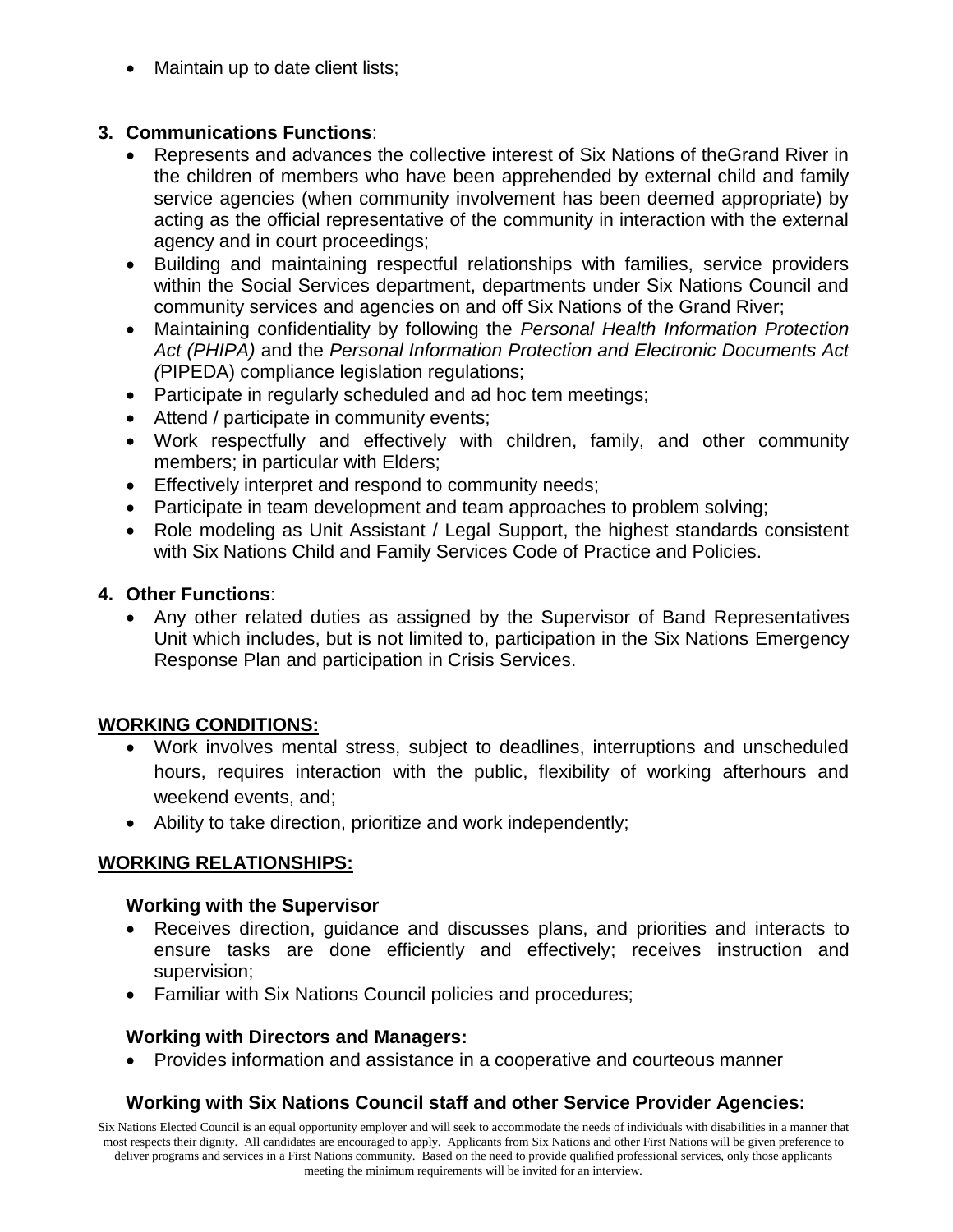- With courtesy, cooperation and team work represents Six Nations Social Services in a positive manner, promotes public relations by interpreting agency services to other organizations and community groups as needed, participates in recruitment activities
- Represents and promotes Six Nations interests related to Six Nations Social **Services**
- Develops sound professional working relationships.

# **Working with the Community:**

 Represents and promotes Six Nations Council and the Social Services Department in a courteous, cooperative and professional manner.

# **KNOWLEDGE AND SKILLS:**

# Minimum Requirements:

- Will have a University Degree or Community College Diploma in Social Work; or related field;
- Will have two years experience in working with Native Children and their families;
- A valid Ontario class "G" driver's license and a principal driver of a reliable vehicle;
- Must pass a Criminal Record Check before employment commencement;
- Ongwehonweh in preference to other applicants;
- Available to work flexible hours in accordance to working environment;
- Will be knowledgeable about Haudenosaunee culture and the contemporary characteristics of the Six Nations' social structure;

# Other Related Skills:

- Knowledge of the services available in the community and surrounding area;
- Excellent communication skills; verbal and written;
- Must have the capacity to organize, plan and prioritize;
- Ability to multi-task;
- Professional personal presentation and able to maintain composure;
- Knowledge of computers and relevant software applications;
- Excellent organizational skills
- Excellent interpersonal skills, and excellent oral and written skills
- Ability to work independently and as a strong team player,
- Ability to analyze problems, recommend and implement solutions.
- Will be thoroughly familiar with Six Nations Child and Family Services' principals, policies and other service resources.
- Health and Safety compliance

# **IMPACT OF ERROR**

 Errors in judgment and in the conduct of duties could lead to loss of credibility, poor public relations, and public confusion, serious impacts on clients and staff, in legal liability to self and to Six Nations Council.

Six Nations Elected Council is an equal opportunity employer and will seek to accommodate the needs of individuals with disabilities in a manner that most respects their dignity. All candidates are encouraged to apply. Applicants from Six Nations and other First Nations will be given preference to deliver programs and services in a First Nations community. Based on the need to provide qualified professional services, only those applicants meeting the minimum requirements will be invited for an interview.